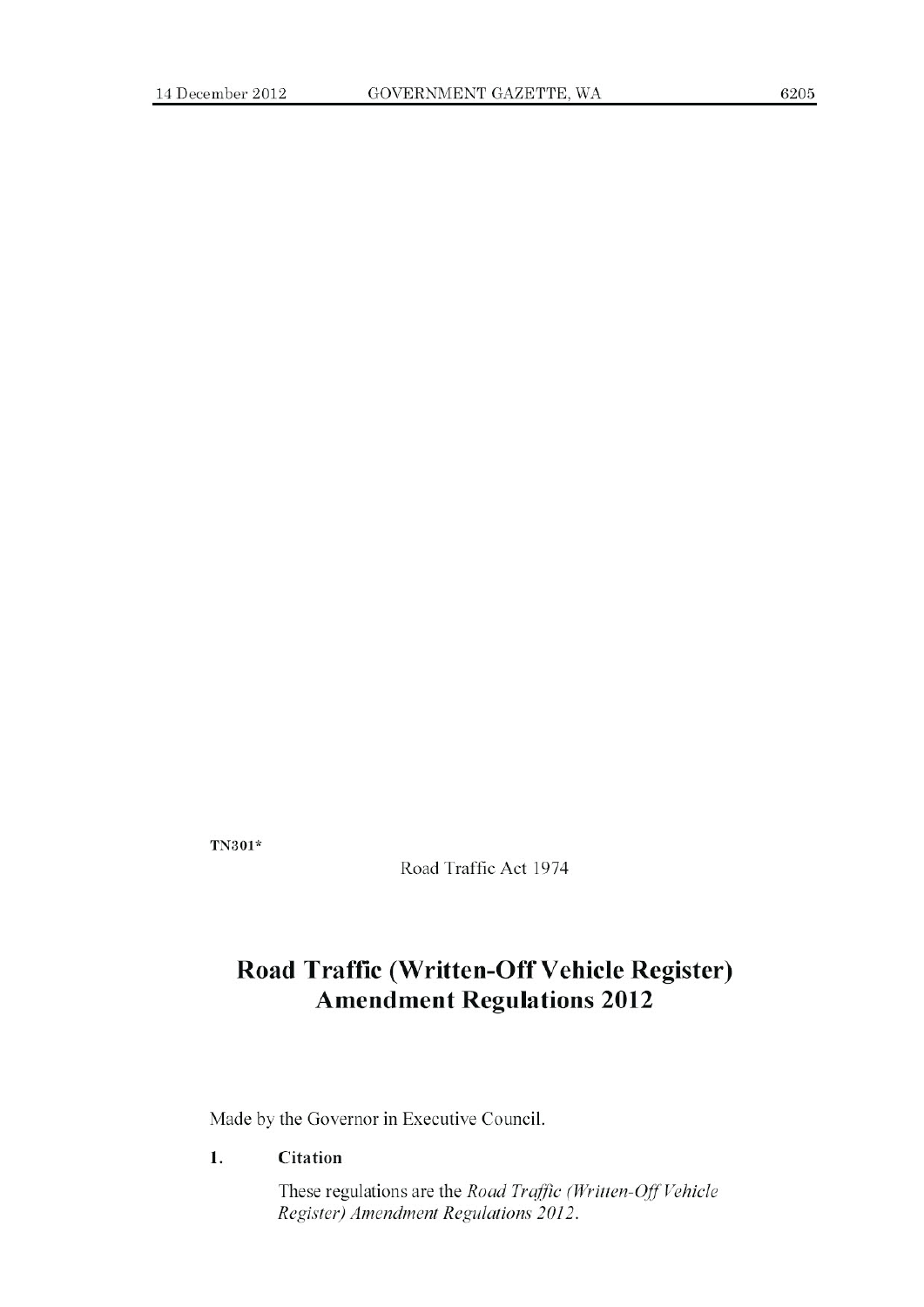#### 2. Commencement

These regulations come into operation as follows  $-$ 

- (a) regulations 1 and  $2$  on the day on which these regulations are published in the Gazette;
- (b) the rest of the regulations  $\sim$  on the day after that day.

#### 3. Regulations amended

These regulations amend the *Road Traffic (Written-Off Vehicle*) *Register)* Regulations 2003.

#### 4. **Regulation** 4 amended

Delete regulation 4 and insert:

# 4. Total loss — **meaning**

A vehicle is a total loss if an assessor determines that the extent of the damage is such that —

# $A \leq B$

 $where -$ 

 $A$  is —

- (a) i f the vehicle was insured at the time of the event that caused the damage - the value for which the vehicle <sup>w</sup> as insured at the time of that event; or
- (b) if the vehicle was not insured at the time of the event that caused the damage the market value of the vehicle at the time of that event;
- $\bf{B}$  is the cost of repairing the vehicle for use on a road so that it complies with the Vehicle Standards plus the cost of salvage.

# 5. Regulation 5 amended

Delete regulation 5 and insert:

# 5. Written-off vehicles

For the purposes of these regulations. a motor vehicle is written-off if it has been damaged by collision, fire, flood, accident, trespass. dismantling, demolition or other event and has been assessed as a total loss by an assessor.